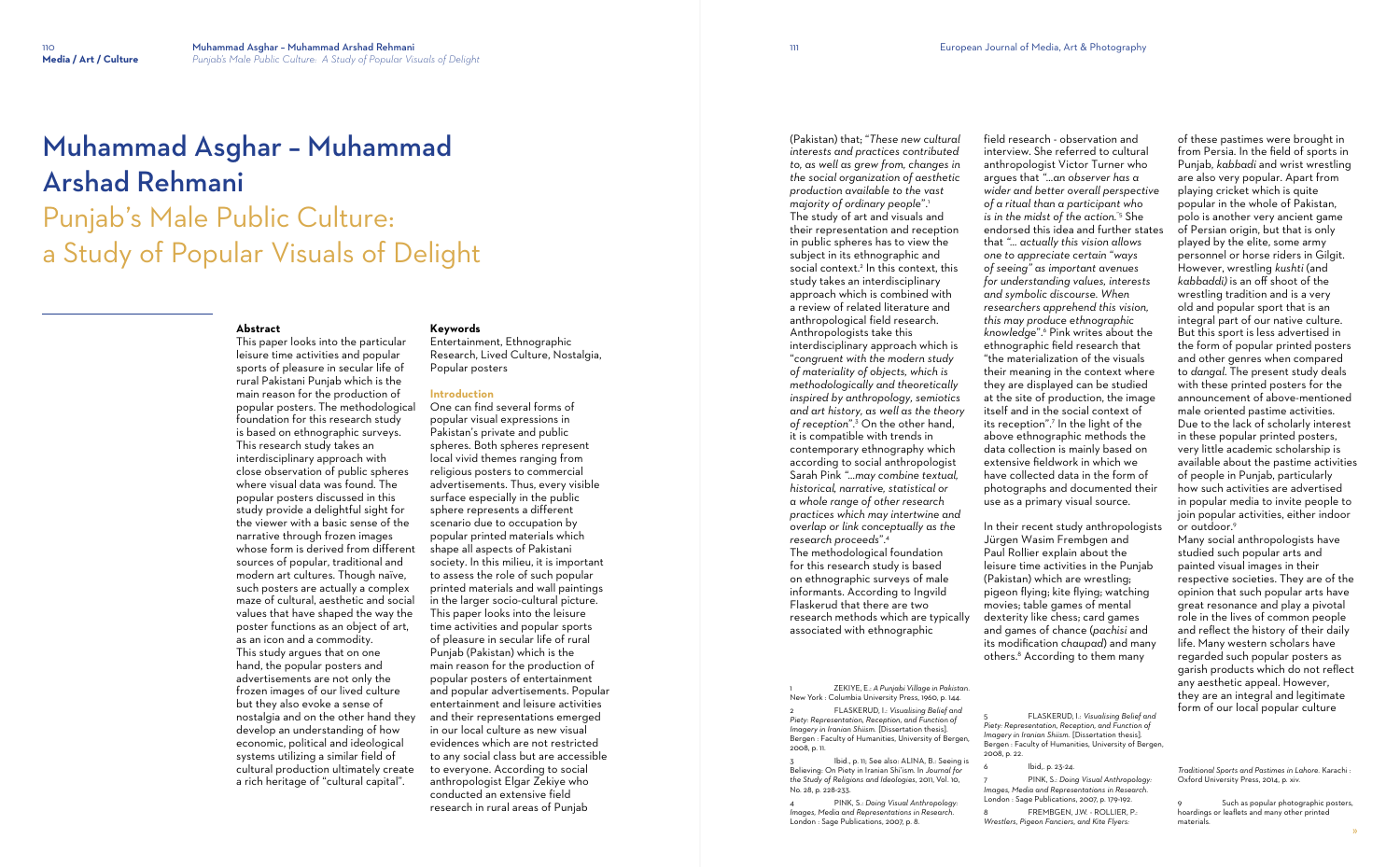»

aesthetics as well as representing the modern visual landscape of Pakistan.<sup>10</sup> This paper discusses basically three popular leisure activities such as wrestling (*dangal*), watching movies in popular mini cinemas as well as spending leisure time (*gupshup*) in urban cafes and their representations in popular media.

#### **Discussion and Results**

*Popular Visuals of Delight: Dangal (wrestling) Posters*

One popular outdoor masculine sport is wrestling (*dangal*). The event is advertised through popular posters often seen on urban and rural street walls which attract many people.

strength. Practically every village in Punjab boasts a *pehlwan* or two. *Nawabs* used to patronize wrestlers. Wrestling reached great heights in the Punjab when the legendary Gama Pehlwan (1878-1960), the protégé of the Maharaja of Datia, beat the renowned Zbyszko in 1910. (records in England show Frank Gotch to be the world champion from 1908 to 1913, but actually after Gama defeated Zbyszko, "Doc" Benjamin Roller of the U.S., Maurice Deriaz of France, the European champion Johann Lemm of Switzerland, and the previous world champion Jesse Peterson from Sweden, Gotch and other contenders for the title demurred from accepting his challenge). Other legendary wrestlers of India were, inter alia, Gardee, Dara Singh, Kareem Bux and Raheem Buksh (the previous *Rustam-e-Hind* before  $Gama$ ).<sup>11</sup>

The importance of wrestling (*kushti or pehelwani*) and wrestlers in our rural culture might seem to once again be a product of a male oriented society. However, we would like to point out that every ethnic culture has two fields of cultural activity; one of strength and physical prowess, in which naturally males participate and the other of dancing, music, etc., which are activities based more on entertainment and mediums of expression. In the latter women take part. Thus, the intrinsic importance of wrestling in our rural culture does not necessarily indicate male dominance; rather it is reflected in the lack of female participation in most public, cultural activity and in exaggerated codes of honour among men.

Wrestling (*dangal*) takes place in *akharas* (places where wrestling is taught and practiced). It is a popular sport with a rich cultural tradition that is thousands of years

10 ASGHAR, M.: *The Sacred and the* 

*Secular: Aesthetics in the Domestic Spaces of Pakistan/Punjab.* Zurich : Lit Verlag, 2016, p. 45.

See: [http://www.oocities.org/](http://www.oocities.org/worlddwebb/gama_versus_zbyszko/) [worlddwebb/gama\\_versus\\_zbyszko/](http://www.oocities.org/worlddwebb/gama_versus_zbyszko/) and [https://www.](https://www.thequint.com/news/india/ghulaam-mohammed-the-great-gama-indian-wrestler) [thequint.com/news/india/ghulaam-mohammed-the](https://www.thequint.com/news/india/ghulaam-mohammed-the-great-gama-indian-wrestler)[great-gama-indian-wrestler](https://www.thequint.com/news/india/ghulaam-mohammed-the-great-gama-indian-wrestler)*.*

old. The *akhara* is a shrine of

AKHTAR, A.: The Mace and the Sceptre: Iconography in Pehelwan (Wrestler) Posters. In ZAIDI, S. (ed.): *Mazaar, Bazaar: Design and Visual Culture in Pakistan*. Karachi : Oxford University Press, 2009, p. 71.

Traditionally wrestlers embodied the honour of their home villages and the strength giving produce of its crops and livestock. Before partition they also represented the righteousness of their religions. They would show themselves as paragons of all physical abilities, including eating prodigious amounts; doing phenomenal amounts of exercise; having great physical endurance and also as defenders of the weak. In this age *kushti* or *pehlwani* has become modern in various aspects. The rural aspirations are no longer that important and they learn karate and parts of other martial arts. According to Akhtar: *"…the wrestlers view themselves as extraordinary men and are concerned with a dramatic presentation of the* 

*self*".<sup>12</sup> It is important to note the art of wrestling (*pehlwani*), either traditional or modern, is quite popular in India and many other parts of the world. In India, several movies have been made on this theme thathave been blockbuster hits such as *Dangal* produced by Amir Khan and *Sultan* by Salman Khan in the Bollywood film industry.

The posters (Figure 1 and Figure 2) are pasted in prominent places in the streets of towns and villages by the organizers about a month before the event. They catch the eyes of viewers immediately. In use of colour, approximate dimensions and narrative layout they are similar to popular devotional or secular imagery; one can say they resemble one another like members of one family, after all the origins are the same and they follow the set idioms of the genre. The *pehlwan* posters provide the viewer with a basic sense of the narrative through frozen images whose form is derived from different sources of popular, traditional and modern art cultures. Though naïve such posters are actually a complex maze of cultural, aesthetic and social values that have shaped the way the poster functions as an object of art, as an icon, a semiotic moment and commodity. They arouse the curiosity of the passer-by. They are well-loved cultural objects which urge viewers to support their beloved *pehlwan* in the *dangal*.

# *Functions and Characteristics of Dangal Posters*

Wrestling *Dangal* as well as *kabbadi* competitions take place once a month or year in the majority of the cities, towns and villages in Punjab. Their announcement posters occupy the visible surfaces on those places where many people sit together or such as on the façade of shops. These posters always follow the same format as often seen in religious announcement posters and people recognize them immediately. They will present an array of masculine strength, showing all the wrestlers that will participate in the event wearing their wrestling *jangias* (briefs) and the most famous pair will feature in larger size, as major iconic images. They are the focal point of interest of the poster. The rest of the wrestlers (*pehlwans)* are presented in a symmetrical way with their names and titles, and several wrestlers will be sporting their trophies of belts or traditional wrestling prizes. All their names will be written and occasionally their lineage may be mentioned. Also, smaller pictures of the organizers, the guests of honour (mostly now political personalities, such as

*Nazim* or councilors), sponsors and other people associated with the event will be shown, along with their names, the more important arranged in one line at the top or bottom. The most important point in the composition is, as in posters for religious functions, protocol has to be observed not to miss out anyone concerned and each person's picture is accorded hierarchical prominence. The visual content in the poster is kept as the maximum while the text is reduced to the minimum. This tends to have an ancillary, reinforcing function in the composition. The array and bright colours make their own decoration for the poster. Of course, the venue and date of the event are given prominently.



Figure 1: Pehlwan poster is pasted on wall on a roadside tea-stall in Multan. (Source: From author's archive.)

These posters are printed in big cities such as Lahore, Multan, Rawalpindi, Faisalabad and many other big towns. The majority of the spectators who come to watch these *dangals* (wrestling competitions) are poor or working class men and boys, handcart pullers, day labourers, semi-skilled factory workers, etc. Akhtar states that *"…the dangals themselves are shows that require minimal appurtenances: all that is needed is an open space, a dugup area in the centre, a referee, a* 

*drummer and the audience*".<sup>13</sup>

The figures of the *pehlwans* or others depicted in the posters may appeal to different viewers for a variety of reasons. It may be their youthful handsomeness, fine physiques, their popularity or other such features. Most of all these posters hold out the promise that soon the fan will be able to see the strong *pehlwans* in action in front of him. The popular folk-art style and pictures of the *pehlwans* of the posters represent a visual vocabulary which bridges the relationship between numerous spectators who come from different areas to see the *dangal.* Since the audience generally has a low literacy rate, the poster speaks a language they understand. Thus, these posters perform a social function of communication to spread this popular sport. *Dangal* fans relate to and are fond of these posters and they also present icons of their favorite *pehlwans.* Therefore, we argue that these pictures of *pehlwans* can be considered as being both a prelude to the event and a vital ingredient to the public's acceptance of these champions and this ultimately increases the "power of the posters". As proposed by anthropologist Arjun Appadurai;

"*… the social meaning and value of the cultural object may be located in its human transactions, through its historical circulation; by following its forms, contexts of uses and trajectories --- "it is things in motion that illuminate the human and social context*". 14



Figure 2: A large size dangal poster is displayed where dangal took place in Muzaffargarh.

(Source: From author's archive.)

Visual culture is concerned with visual events in which information, meaning or pleasure are sought by the consumer in an interface with visual technology. By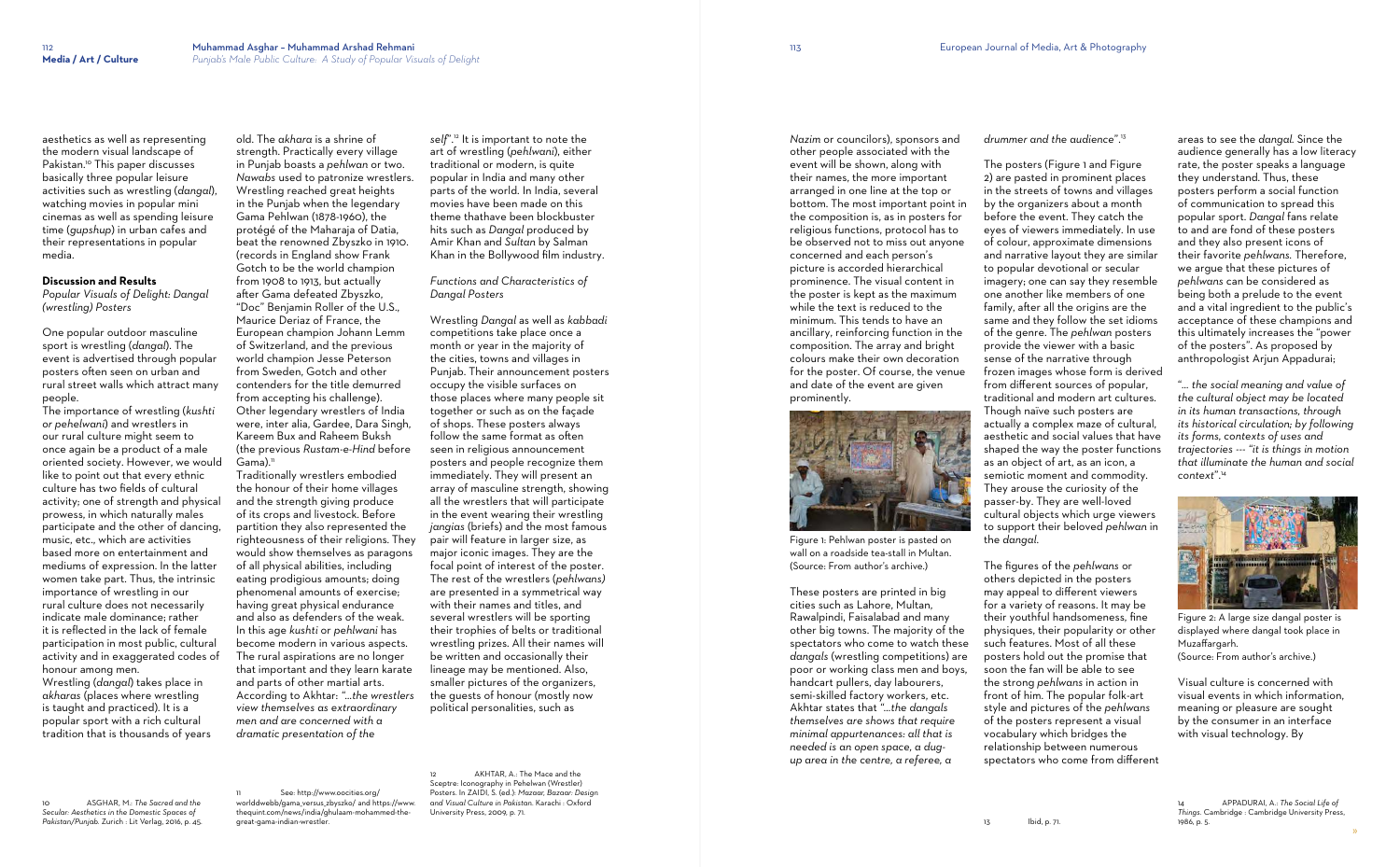visual technology, we mean any representation designed either to be looked at or to enhance natural vision, from high art to popular; that is produced by some form of apparatus; either modern and sophisticated or evolved through old fashioned machinery and techniques to meet modern needs. Visual culture has come to be a common feature of our society in which the need for a better or different way of doing something is acknowledged and expressed on a material level, if not met. It connotes "politics of change", albeit a "change" that resides wholly on the surface of things. The intention is not to open a debate here about visual culture however the posters under discussion are an important element which form it.

After the *dangal*, like posters of religious functions, many people continue to display the poster in shops or at home for long periods as mementos of the event or as an icon of some favorite wrestler. *Pehlwan* posters are a regular feature of contemporary urban and rural visual art in Punjab, frequently seen in public places, pasted on walls, in shops or tea stalls. Interestingly often such posters are quite old and they begin to acquire an aura --- a sort of "gallery effect" that reflects a narrative about local culture. Anthropologist Christopher Pinney, in his masterful study of the printed image and political struggle in India, has ingeniously explored the possibility of a 'visual history'. He explains;

"*… a history built up by visuals in which these were actually just related to contemporary times and indirectly these visuals could construct the historical narrative that was already established "by other* 

### *means.*" 15

In rural Punjab, folk entertainment is very much alive. Folk tales and folk dramas perpetuate values enunciated in epics and legends according to which people still conduct their lives. Monthly or yearly *Kabbadi* and wrestling competitions are great events and people of all ages from various towns and villages settle down to see the match.

## *Popular Advertisements and Wall Paintings*

Gone are the days when viewers would gather in the house of a relative wealthy enough to afford a black-and-white TV set, to watch some programs on the sole channel Pakistan Television Channel (PTV). The TV would often be encased in a stylish wooden concertina cabinet and kept covered by an embroidered dust-sheet.<sup>16</sup> The whole family would sit together to watch their favorite popular english programs or movies of the 1980s such as *Mr. Chips*, *Knight Rider* etc., Urdu comedy drama series such as *Alifaur Noon*, *Fifty Fifty* and PTV dramas like *An Kaheen*, *Andheran Ujala*, etc., were exceptionally good in those days with nothing to measure up to them now. Today, due to the advent and widespread use of cable TV, internet and mobile phones and an incipient return of a cinema culture, these old get-togethers have vanished from the cultural scenario. Similarly, in the same old period, long staff

15 PINNEY, C.: *Photos of God: The Printed Image and Political Struggle in India*. London : Reaktion Books, 2004, p. 117.

16 ASGHAR, M.: *The Sacred and the Secular: Aesthetics in the Domestic Spaces of Pakistan/Punjab.* Zurich : Lit Verlag, 2016, p. 86. (*gandasa*) culture Punjabi films became very popular and the cinema houses drew packed audiences. That was the time when the popular Punjabi film *Maula Jutt* hit the screens and revolutionized the Pakistan film industry. The character of *Maula Jutt* as portrayed by Sultan Rahi influenced the audience on Punjab. He epitomized strong, brave, Punjabi masculinity. He defined a popular culture and was a symbol of heroism and masculinity particularly in Punjab. After the record-breaking success of *Maula Jutt*, movies with lots of violence became the trend of the industry which continued until 2000.

> MULVEY, L.: Visual Pleasure and Narrative Cinema. In BADMINGTON, N., THOMAS, L. (eds.): *The Routledge Critical and Cultural Theory Reader*. London : Routledge, 2008, p. 204.

There are several modern tea-stall in the posh areas of big cities like Lahore, Multan, Faisalabad whom every visible surface represents scenes from popular culture such as from truck art and popular Punjabi films.

In our modern times, most of the towns in Punjab have TV cable networks which provide local and foreign entertainment services at low prices. However, many villages are deprived of such services and some rich villagers have installed dish TV to enjoy their favorite entertainment. Those who cannot afford dish TV at home, often go to village tea-stalls to fulfill their desire of watching favourite movies. The village tea-stalls offer ranges of local and Indian Hindi films through playing DVDs which are popular among the common villagers. Of course, there is a commercial aspect involved in it; they offer space to sit. Many villagers interact with each other about everyday life while others spend their time only watching movies. During this time tea is served usually at the cost of between PKR. 12 and PKR. 20. The cup of tea and the entertainment give them the only relief from loneliness, alienation, hunger and grim living conditions. Moreover, such mini tea-stall cinemas fulfill the custumers need for film, music, drama, dancing escape into illusions of high living into fantastic dreams of sin and modernity.



Figure 3: A village tea-stall showing popular advertisements in the village of Muzaffargarh.

(Source: From author's archive.)

With the import of Indian Hindi movies in Pakistan and household viewing of films on cable, computers and cell phones, the previous Lollywood film industry collapsed and people lost interest in the Punjabi films that were well loved by the lower classes here. Now they are being preserved in the hearts of the people in the form of popular billboard advertisements promoting Punjabi culture (Figure 3).

This photograph shows a village tea-stall where a billboard depicts still images of popular stars of the heydays of Sultan Rahi and Mustafa Qureshi epitomized by the film *Maula Jutt*. The proprietor of the tea stall caters to the taste of the people and plays songs from Punjabi and shows these old action movies on a TV. The customers are mainly lower-class daily wage earners, who come here and enjoy watching these old movies back to back and also excerpts of dances from these films. The popular figures of female Punjabi stars are also depicted on such billboards. This entertainment and pastime activity provides an escape for the clients from the tensions and problems of daily life. This mini cinema house offers a number of facilities, for instance tea is sold on a per head basis (somewhat more expensive) which allows customers to have as many cups as they want and they can sit

here enjoying watching movies. The walls of these mini cinemas are often plastered with colourful posters of particularly female stars which operate as a public memory linked to the local or foreign film industry. Film historian Laura Mulvey referred to popular female icons as "visual pleasure" for common people; "*… these satisfy a primordial desire for pleasurable viewing… this incipient trend of a reappearance of such icons of woman in middleand lower-class public places might raise qualms in some more religious minded people who object to these sort of representations*."<sup>17</sup>



Figure 4: An urban café showing a painted wall of local Punjabi film culture in Faisalabad. (Source: From author's archive.)

Both in urban and rural areas of Punjab, many tea-stalls reflect popular Punjabi culture (Figure 4). Even some posh cafes in cities use Punjabi themes<sup>18</sup> to heighten their décor. Simply put, such representations are frozen images of narrative cinema and other cultural fields whose

primary object is to arouse the curiosity of potential spectators, to persuade them to enter to the mini cinemas and cafes.

Similar to the popular macho icons represented on the rear of trucks and auto-rickshaws, the posters of entertainment and wall paintings present a vibrant, kinetic gallery of visuals about the feelings, ethos and aspirations of various people from different provinces and sometimes these pictures cannot help but grab the attention of the most blasé motorist passing by. 19 Each one evokes visual pleasure, and shows unique and different methods of composition in this genre. The consumption of such posters and stereotypical themes painted on the walls of cafes in urban Punjab reflect as Pinney termed "carpothetics" and ethnography of image consumption which entail a desire to fuse image and beholder, and the elevation of efficacy *"... as the central criterion of value*". 20 Through image consumption this culture promotes a social homogeneity that binds social relations and unites a hierarchical society.

## **Conclusion**

The popular posters and advertisements and wall paintings of pastimes activities adorning the public spaces represent Pakistan's male public culture. They are a sort of visual vernacular of representations that are a lingua franca of Punjab (which is continuously shifting with developments in technology

The research study titled "Macho Icons Going Places" which deals with the representations of popular icons on Punjabi truck and auto-rickshaws by the authors of this article is in press*.*

<sup>20</sup> PINNEY, C.: *Photos of God: The Printed Image and Political Struggle in India*. London : Reaktion Books, 2004, p. 194.